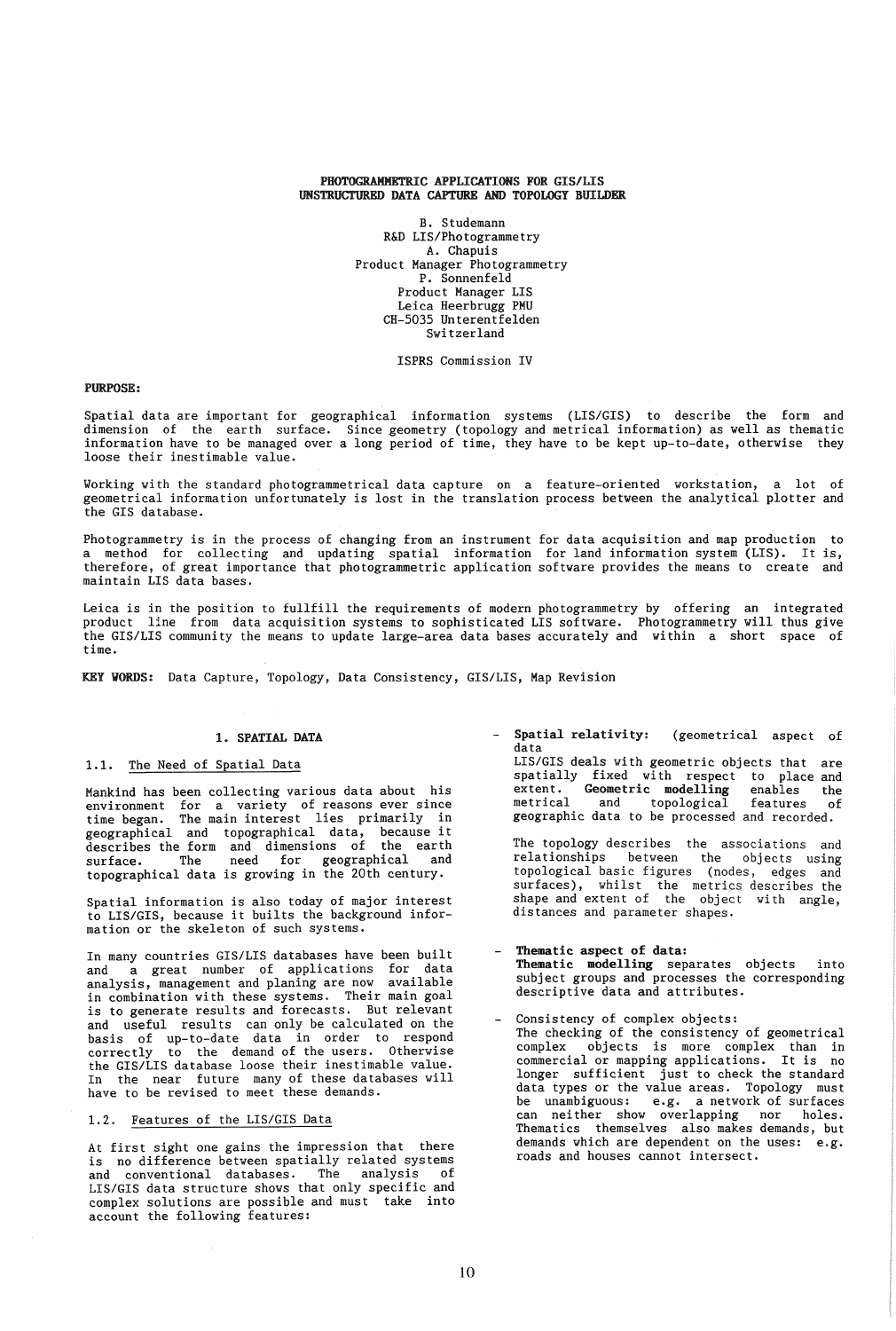

# Fig. 1: Geometry and Thematics

#### 2. DATA CAPTURE

Since geometry (topology and metrical information) as well as thematic information have to be captured, their complexity bears an influence on<br>the method of data acquisition.

### 2.1. Current Photogrammetrical Data Capture

Unfortunately, most current applications of photogrammetry are connected with graphic oriented mapping systems. These standard photogrammetrical software only records line and point data without classifying topological relationships and thematic groups, i.e. it only provides a copy of the map in digital form. As a consequence of the weaknesses of these data models used hitherto, much useful information were not recorded.

Vorking with a photogrammetrical data capture on a feature-oriented but off-line connected workstation, a lot of geometrical information are unfortunately lost in the translation process between the analytical plotter and the GIS database.

#### 2.2. Request to Data Acquisition Procedures

Methods of data acquisition must:

- support geometric and thematic modelling
- process complex spatial, geometrical objects
- apply complex rules of consistency
- permit relationships between objects
- be simple and quick to use and have a good cost/benefit ratio
- facilitate data acquisition over large areas

Two different procedures have to be considered with respect to data acquisition:

- 1. acquisition of basic data During basic data capture the operator has to record a great number of geometric and thematic data within a short time. He wants to see immediately the status of his work.
- up-dating spatial data bases During up-dating, the operator records new data selectively. Therefore he needs to compare the old data status with the new one.

With both methods the user wants to make on-line consistency checks to establish a consistent database in order to reduce subsequent corrections. However the verification procedures are time consuming and analytical photogrammetric restitution systems are expensive.

#### 3. DATA CAPTURE STRATEGIES

Two data capture differentiated: strategies have to be

- the unstructured data capture
- $\mathbf{r}$ the structured data capture

Ultimately, the data at the outputs of all the data acquisition systems conforms to the data base model. The final product does not therefore represent the difference between them, but rather the way in which it is produced, and this depends on the volume and complexity of the data.

## 3.1. Structured Data Capture

Every element or object is entered in a single operation together with all its topological and thematic characteristics, while at the same time observing all the relevant conditions, observing all the relevant<br>consistencies and parameters.

Even at the digitization stage, it is of advantage to distinguish between the geometrical symbol, line and region elements, i.e. data acquisition should be structured:

- when "only few new" data have to be added to a (much larger) block of old data, because data is accessed selectively during up-dating.
- when the data is of a complex nature (e.g. each element belongs to a different thematic group and has different attributes).
- when a number of regulations and special conditions require continuous interactive intervention on the part of the user (e.g. general surveying).

## 3.2. Unstructured Data Capture

During the unstructured data capture the operator can digitize a large amount of data, called "spaghetti, quickly and efficiently. He only has to assign one (or several) thematic codes to each spaghetti and he is thus free from having to do structuring or description work.

He can digitize a large amount of data, quickly and efficiently, which is topologically structured and prepared for entry into the information system in a further work stage.

Functions such as "snap to line" or "snap to point" are available when digitizing spaghetti. Extensive elements do not have to be closed.

Unstructured data acquisition is to be preferred:

- when a "large volume of new" data has to be recorded, e.g. when recording data for the first time. It is of advantage not to have to pay attention to data structure or topology<br>when recording basic data. Complicated when recording basic data. consistency checks can be carried out later.
- when the structure of the data is uncomplicated, i.e. when there are only few (or perhaps only one) thematic groups and all the attributes are the same. when data acquisition can be performed
- automatically and structuring for the most part requires no intervention by the user.

As a solution we propose an on-line data capture, which takes place in three steps, and the extension of the photogrammetic restitution system with an image superimposition system.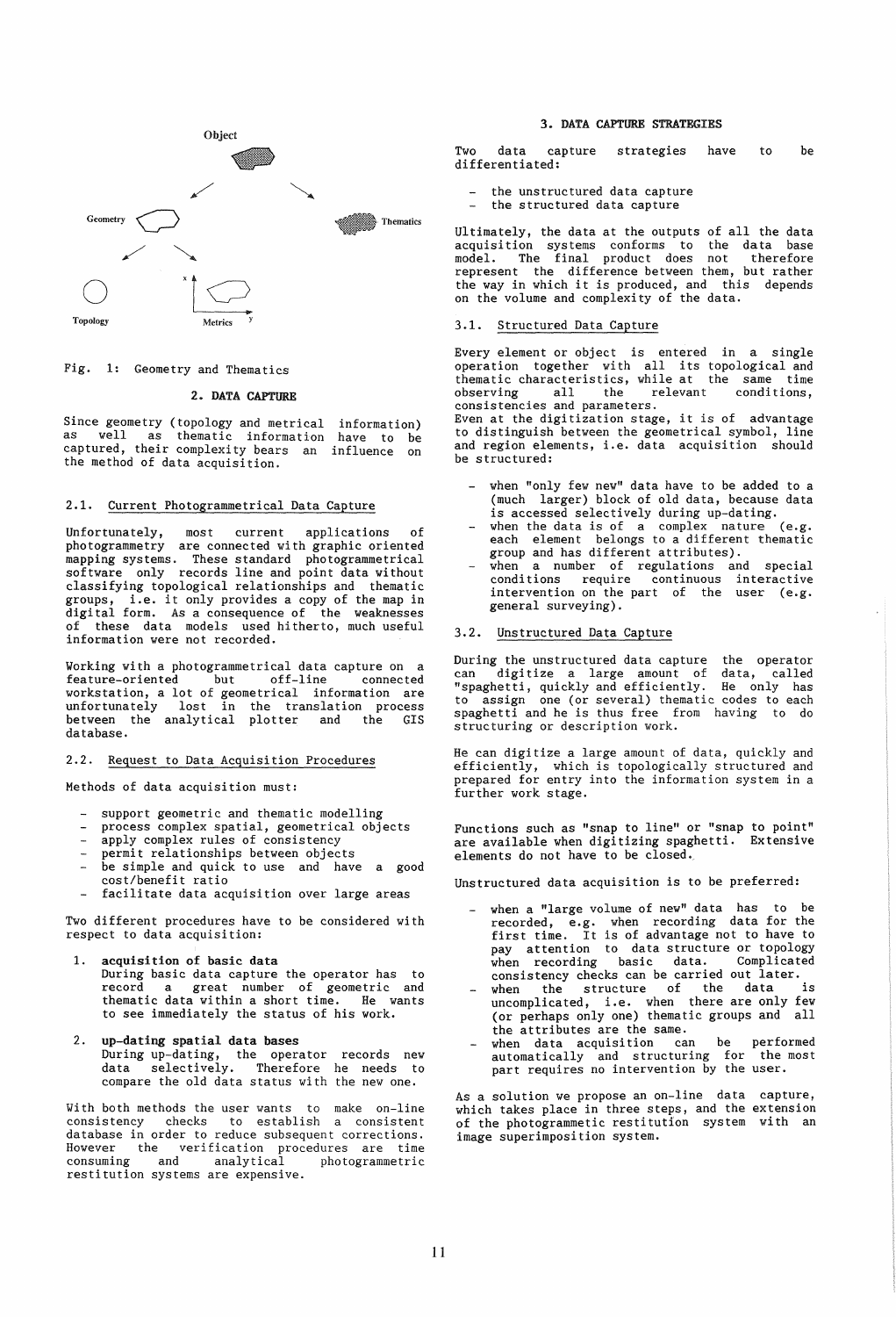# 4. PROCEDURE FOR UNSTRUCTURED DATA ACQUISITION

The data go through at least four states between data acquisition and becoming a fully structured, topological correct block of data:

- State 0: The data exist outside the system in<br>analogue (photographs) or in raster form (photographs) or in raster form (digital image).
- State 1: The data have been acquired and are available in unstructured vector-oriented form. The unstructured data of lines are called SPAGHETTI. At this stage, not all the spaghetti intersections are known, some pieces of spaghetti are too short and others too long and the thematic group is only indicated by a code.



After data capture, spaghettis have to be automatically structured by a topology builder. Geometric and thematic consistencies are then checked.

State 2: The data have been topologically pre-sorted and are in the form of an edge/node structure, which does not yet suit the user's purpose. The diagram shows 8 edges, but it is neither possible to recognise the area enclosed by edges 1 to 4, nor that edges 8 and 6 and edges 5 and 7 merge to lines from the users point of view.



Areas and lines are influenced by the choice of thematic groups, which is not taken into account at this stage. Attributes, for example, have also not been assigned yet.

State 3: Structuring has been completed and areas (regions), lines and symbols are all clearly visible and the attributes have been assigned.



Objects such as regions or lines are made up by comparing the thematic codes. Any irregularities are recognised by the system and can be cleaned up with support from the program. Then if the geometry has been correctly filed, the technical data program. Then it the second of the technical data<br>(attribute) is entered in order to complete the information for the data base.

Structuring thus takes place in three steps, which are the transitions between states  $0--21$ ,  $1--22$  and  $2 - 3.$ 

### 5. DATA CAPTURE WITH INFOCAM/MAPIT

Both structured and unstructured acquisition have their place and must be available in an fully operative system.

INFOCAM applications concentrate on the capture, management and evaluation of geometrical thematical information. The system is particularly suited for the following tasks:

- On-line 3D-data capture with the LEICA analytical plotters SD2000, DSR 15.
- Off line connection with the WILD BC2/BC3 analytical plotters
- 2D on-line digitizing
- topography
- real estate cadastre
- mUltipurpose cadastre (including networks documentation)
- digital terrain models
- automated maps and plan drawing.

The system has:

- no limitations on the size of the database in terms of information except for the physical limits on the amount storage space available. no limitation on project size. no limitations on map sheet size.
- 
- 

INFOCAM is available in two versions:

- INFOCAM ORACLE/SQL for clients requiring
- complex interrogations and multi users systems
- INFOCAM excluding ORACLE for applications that do not require a relational database.

In both versions the database management system takes maximum account of the requirements for long term storage and rapid access for interactive graphic processing.



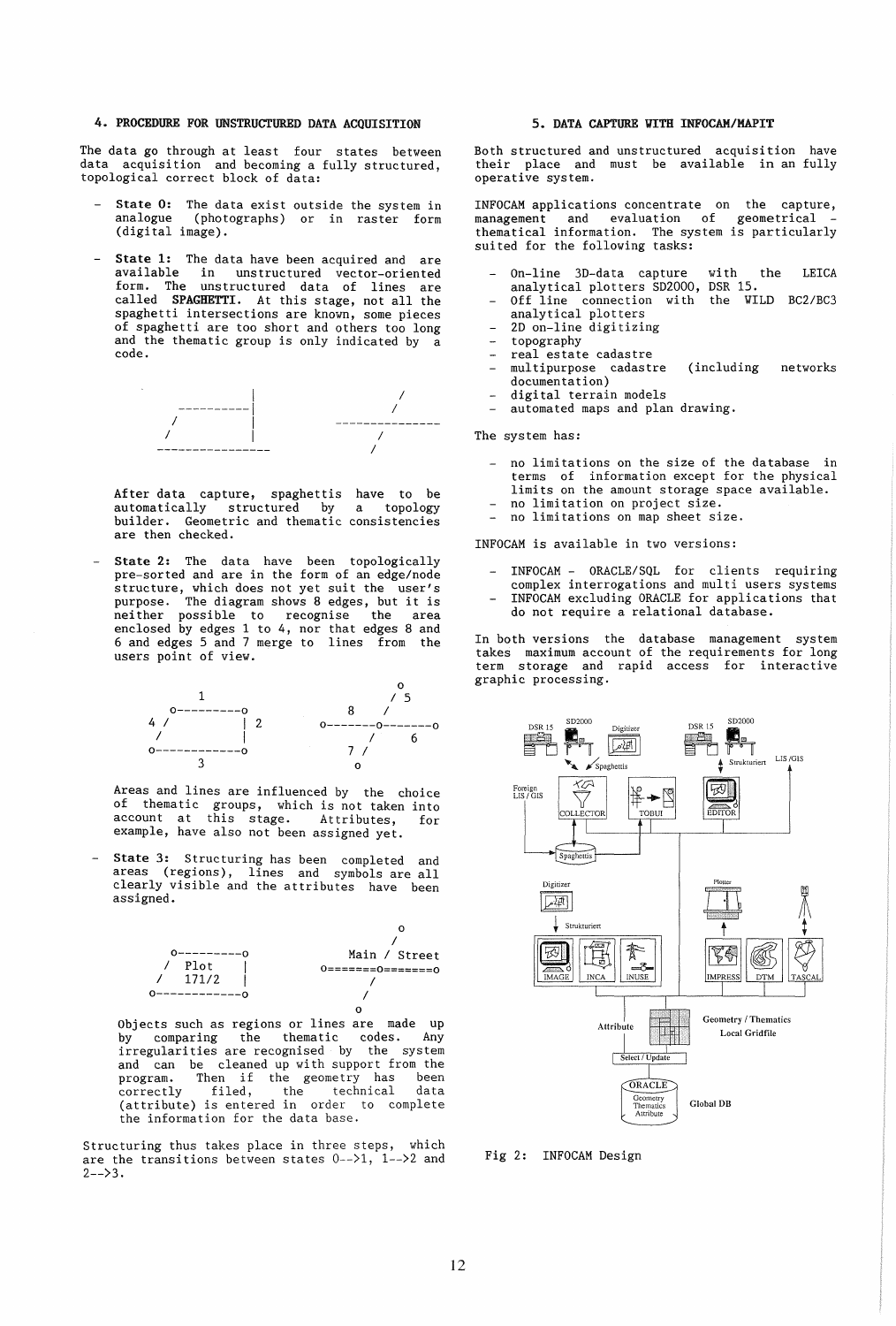INCOME (INFOCAM COMPILATION OF MAP ELEMENTS), as the photogrammetric data capture module of INFOCAM/MAPIT, allows with an analytical stereo plotter, such as the Leica SD2000, the on-line capture of large volumes of unstructured three-dimensional vector data (mainly POINTS and LINES) and the automatic structuring of the topology. INCOME supports fully the image superimposition of the SD2000 (COLORISS) and of the DSR 15 (KRISS). The INCOME module comprises the following three sub-modules:

- COLLECTOR
- TOBUI (TOPOLOGY BUILDER)  $\overline{a}$
- EDITOR L.

### 5.1. STEP A / COLLECTOR

The most important tasks can be described as follows:

- recording of zero- and one-dimensional geometrical elements (points and sections of line called "spaghetti")
- assignment of thematic codes
- placing of region seeds for the subsequent<br>formation of areas  $\overline{a}$
- setting thematic labels for the subsequent attachment of attributes.

At the conclusion of Step A, each zero- and one-dimensional element IS available on its own. The relationship between the elements has not yet The relationship between the elements has not yet<br>been established and the connection between attributes and their subsequent owners is only implied (by their relative positions).

## 5.2. STEP B / BUILDER - Part 1

The most important tasks can be defined as follows:

- determination of topological relationships
- intersections of lines and the determination of nodes
- elimination of sections of lines, which occur more than once,
- marginal lengthening or shortening of lines in those cases where a node can be created within the tolerance band.

This step is performed automatically without intervention by the user. The corresponding BUILDER RULES to be observed can be defined in advance. At the conclusion, a valid edge/node structure has been completed and the data are topologically consistent. Thematic lines and areas (regions), however, have not yet been created and (regions), however, have not yet been created and<br>neither has the explicit assignment of thematic groups and attributes taken place.

5.3. STEP C / BUILDER - Part 2

The most important tasks can be defined as follows:

- automatic determination of symbol, line and region elements on the basis of thematic criteria and rules defined at the beginning of the procedure (BUILDER RULES).
- Firstly, symbol points are transformed into symbol elements. However, since a symbol point can have several thematic codes, some points will result in several symbol elements having the same geometry.
- The mosaic of edges, which was created in the preceding steps, is then reduced to line and region elements on the basis of the thematic codes attached during data acquisition. Connecting edges with a common thematic (line) code become a line. Edges, to which a region code was attached,<br>are included in a region construction process. This process starts at a the shortest possible node and searches for starting point. are included in a region construction process. shortest possible route back to the

The process is repeated as many times as is necessary.



### Fig 3: Data flow in the Topology Builder

Problems are registered by the system and can be processed interactively (INCOME EDITOR) after the automatic procedure has finished. Finally, the attributes are assigned to the symbol, line and region elements, which have been created during are available in a thematically and topologically correct form.

#### 6. POSSIBILITIES AND LIMITATIONS OF AUTOMATIC STRUCTURING

A characteristic of INCOME is that it tolerates errors which can be both to the user's advantage or disadvantage as the case may be.

One advantage is most certainly that a number of "trivial" errors such as the merging of closely adjacent points and cases of slight overshooting and undershooting are corrected automatically by the system itself, and that the user does not have to explicitly define thematic significance and certain of the attributes, but simply implies them by stating the location (REGION SEEDS and LABELS).